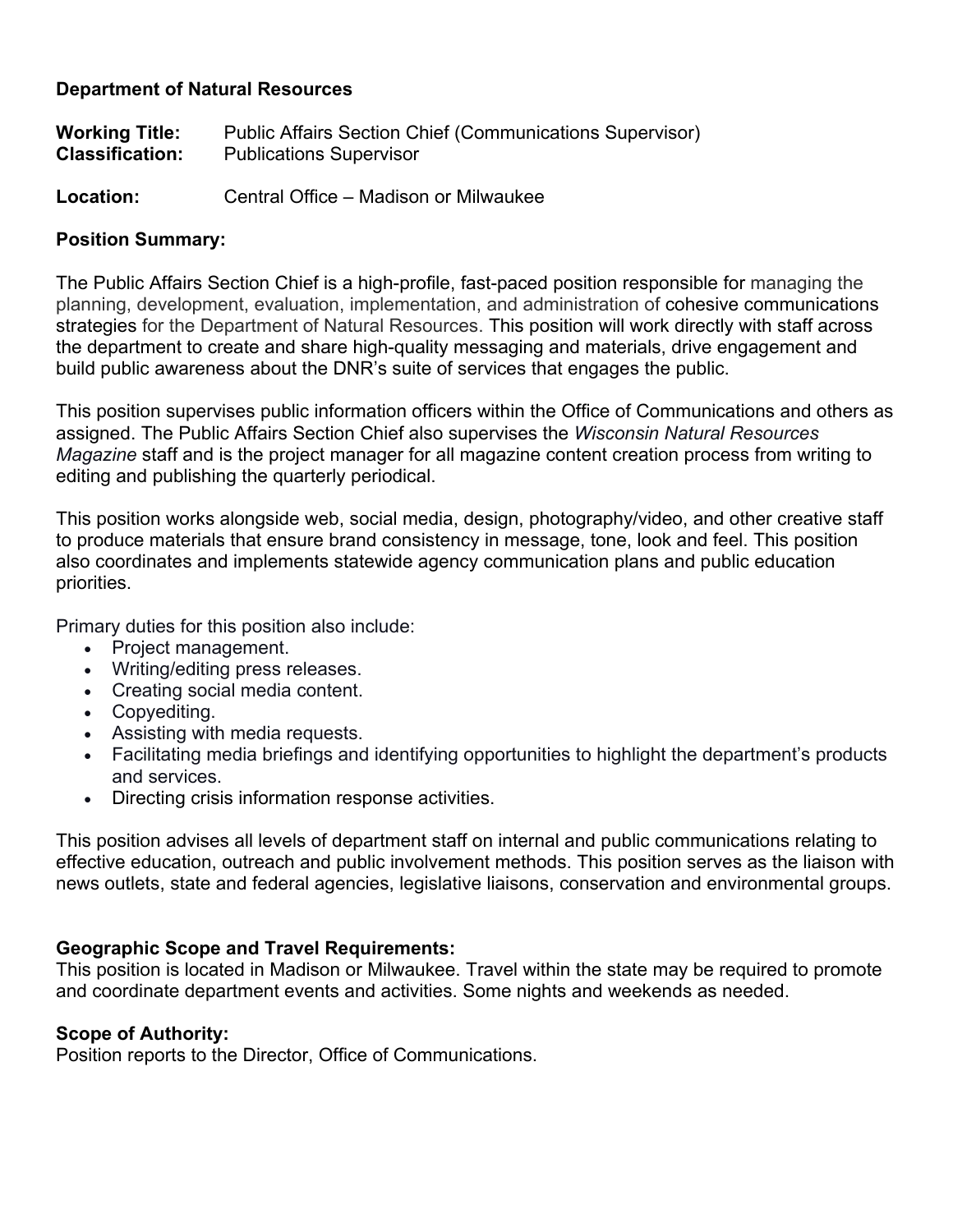**Responsibilities and Accountabilities:**

**50% Work as part of the Office of Communications supervising staff, overseeing proactive content creation, planning strategic communications, coordinating media relations, managing internal/executive communications, copyediting, drafting news releases, preparing talking points for agency leadership and creating presentation materials. Responding quickly to breaking news and urgent agency issues. Identifying and overseeing the integration of new and emerging technology opportunities. Strategically plan and develop communications plans.**

A1. Supervise and evaluate assigned communications staff, including magazine staff.

A2. Assign and review writing and editing assignments given to staff.

A3. Write and edit content for a variety of media, including but not limited to the department website, social media, newsletters, press releases, magazine articles, promotional material and more on deadline.

A4. Collaborate with communications sub-teams and subject matter experts to execute department announcements and to find opportunities to proactively communicate on agency priorities.

A5. Plan and execute agency communications events, including media briefings, town halls, information sessions and more.

A6. Assist with media inquiries ensuring responses are handled in a timely manner, routed to appropriate subject matter expert(s) and Media Contact Reports are completed. Oversee media interviews, speaking engagements, media materials, assets, etc., to help tell our stories working with agency spokespeople.

A7. Manage and mitigate arising issues/crisis events by working alongside key team members. Act as department representative in difficult and potentially controversial contacts with representatives of other organizations, legislators, media, officials and the general public.

A8. Develop strategic communications plans and oversee related marketing budgets.

A9. Assist with drafting and updating copy for the department's intranet site to ensure DNR employees have access to tools, resources and information they need.

A10. Provide communications support and project management for key external initiatives and campaigns to help maximize exposure and visibility, and ensures the department's core values, priorities and messages are reflected in these efforts.

A11. Provide outstanding internal and external service excellence, communicating effectively with the public and fellow employees, solving problems and proactively creating sustainable solutions to issues.

A12. Support the department's mission, goals, policies and objectives.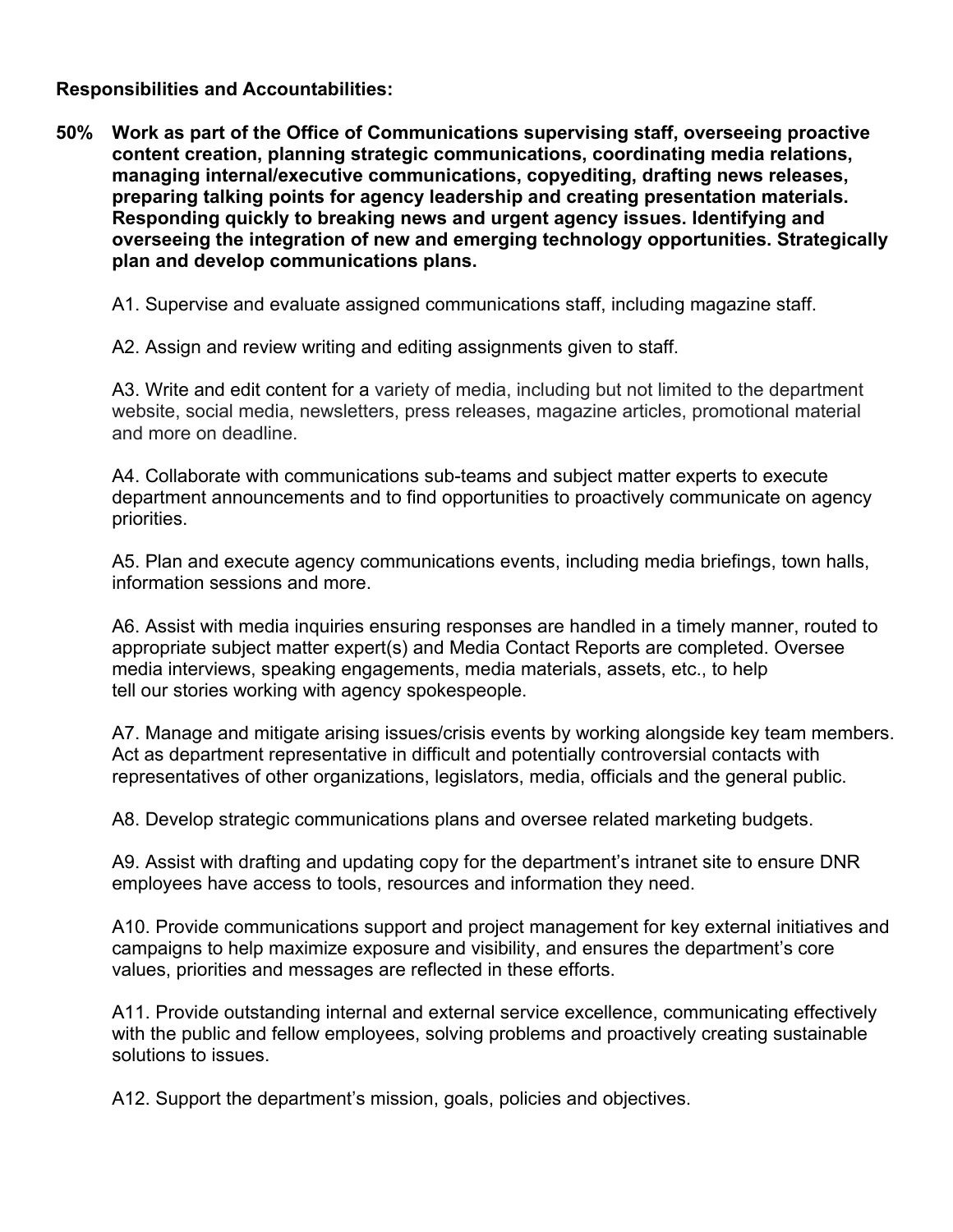A13. Conduct duties, responsibilities, tasks and assignments with a constructive, cooperative, positive, professional attitude and demeanor.

A14. Other projects and duties as assigned.

# **20% B. Coordinating and implementing agency communications priorities.**

B1. Serve as link between the Office of Communications, program staff and public/media.

B2. Establish and maintain a working relationship with statewide news outlets.

B3. Implement statewide communications initiatives and priorities.

B4. Provide planning and implementation support to the Secretary's Office for strategic communications initiatives.

B5. Provide regular, direct feedback to the DNR's Communications Director regarding public and news media comments, commendations and criticisms.

B6. Identify developing communications issues and coordinate responses with the Communications Director and Digital Media Section Chief.

B7. Ensure consistent messaging, branding and DNR style across all agency communications.

B8. Develop, direct and monitor implementation of statewide communications plans and strategies to accomplish agency goals.

B9. Provide communications planning, counsel and staffing for Department and Natural Resources Board meetings, state government events, Governor's events and Secretary's events as needed. Provide local logistics and input into speeches.

B10. Proactively seek out and identify media opportunities – as well as situations that could adversely impact the DNR's reputation – and coordinate strategies and tactics to promote and protect the integrity of the agency.

# **20% C. Talent Development & Supervision of Section Staff**

C1. Develop and discuss an achievable work plan for each direct report; Redirect staff time and workload to meet emerging needs. Clearly communicate the changes of work priorities and why the changes are occurring.

C2. Provide guidance and mentoring on technical matters as needed; provide guidance and coaching on interpersonal matters as needed.

C3. Participate in hiring, disciplining, dismissing, and other supervisory responsibilities as necessary.

C4. Monitor and track staff performance to ensure accountability and safety and conduct annual performance reviews.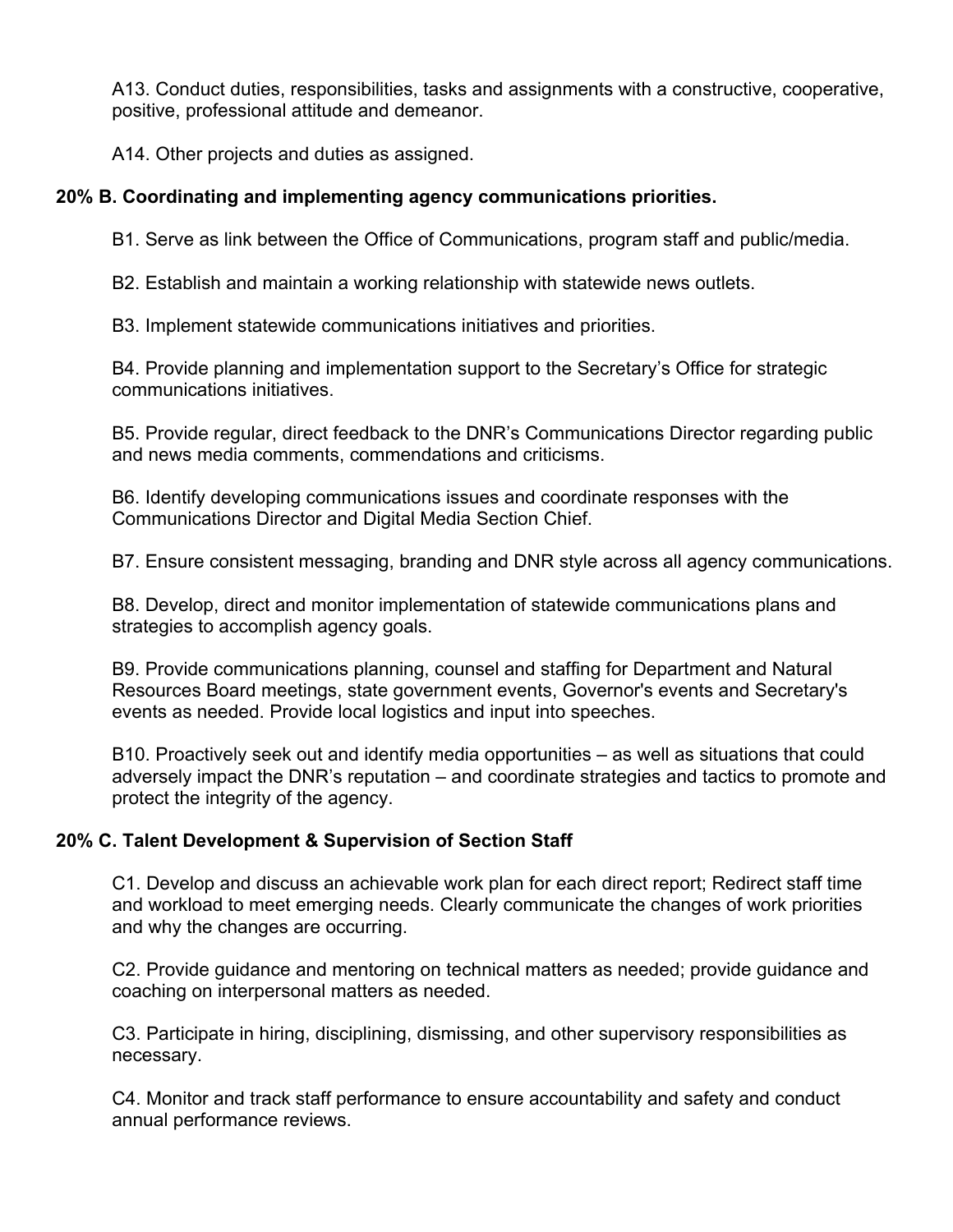C5. Monitor workplace dynamics (i.e. conflict management, respectful workplace) and address areas of under or non-performance and bring to a sustainable and productive conclusion.

# **10% D. Support the Director by providing regular updates and completing duties as assigned.**

C1. Represent the Department as spokesperson as needed.

C2. Review proposed policies and programs and recommend changes or refinements.

C3. Attend staff meetings and conferences with staff, regional leaders and team leaders.

C4. Advise program staff on matters of legislative proposals, program development, program effectiveness and related matters.

C5. Other projects and duties as assigned.

# *Knowledge, Skills and Abilities:*

- 1. Skill in in Communications, Public Relations, Journalism, Public Relations, English or related field or a Bachelor's degree or higher in the above areas.
- 2. Skill in supervisory work and/or equivalent project management experience.
- 3. Skilled in preparing a wide variety of communications content, including press releases, public announcements, reports, internal memos, speeches and infographics.
- 4. Ability to work directly with news outlets and reporters, including having a deep understanding of news media practices.
- 5. Ability to pitch stories for a magazine, podcast and/or news outlets preferred.
- 6. Skill in providing excellent customer service.
- 7. Ability to lead and motivate a team.
- 8. Ability to remain flexible while managing multiple priorities and tight deadlines.
- 9. Skill in exceptional professional communications clear, logical, structured and confident.
- 10.Skilled in writing and editing as it relates to press releases, magazine content, email marketing, reports, newsletters, etc.
- 11.Skilled in building effective relationships, with an appreciation for the give and take necessary in partnerships.
- 12.Ability to work with diverse communities, including experience with strategic diversity communications.
- 13.Skill in sourcing stories and creative ideas.
- 14.Skill in providing Executive communications (talking points, speechwriting, presentations).
- 15.Ability to maintain excellent organizational skills and the ability to meet deadlines.
- 16.Skilled in analytical and creative problem solving to develop thoughtful, impact-oriented communications plans with a firm grasp of audiences and messaging needs.
- 17.Ability to use social media channels effectively to deliver content.
- 18.Knowledge of news media practices.
- 19.Knowledge of AP Style.
- 20.Knowledge of social community management, social customer care and crisis communications.